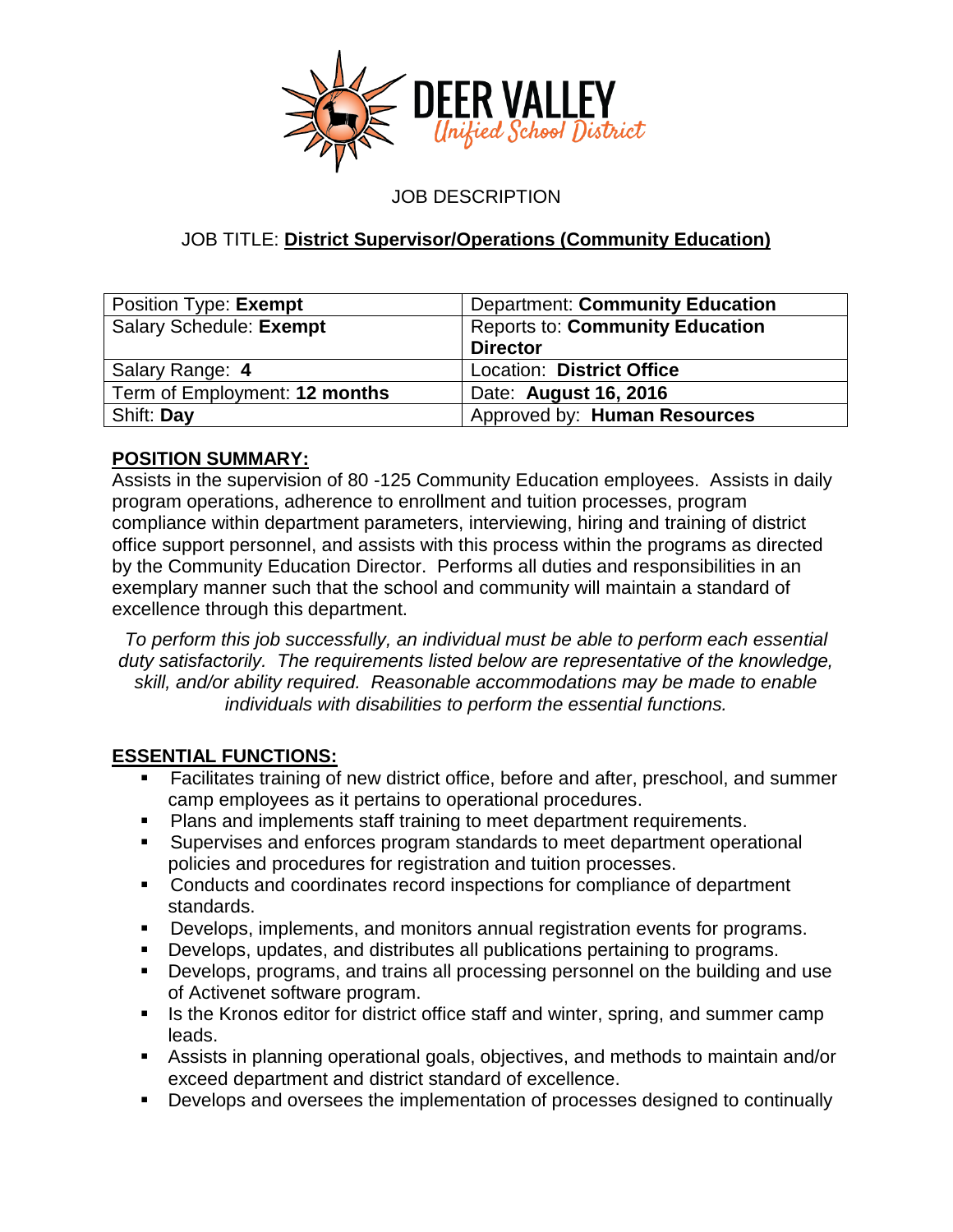improve the efficiency and quality of account representation and processing.

- Evaluates or assists in the evaluations of operational staff using district guidelines and procedures.
- **Conducts preschool classroom, before and after school and summer camp** program visitations/observations as may be appropriate for operations.
- Reviews and monitors current registration records for accuracy.
- Assists in the collection and accounting process of program fees.
- **Purchases supplies within curricular and budgetary guidelines as needed.**
- Prepares reports and assists with budgets connected with areas of responsibility.
- Assists in the preparation and maintains appropriate records for the Department of Health Services and the Department of Economic Security at the district level and campus level as needed.
- Participates and assists in the development and implementation of the district Community Education department goals.
- Communicates with campus administration, community education staff, students, parents and community effectively.
- Maintains property control inventory for department assets at the district office and for all department technology items district-wide.
- Works closely with Webmaster to maintain current program information on the district website.
- Develops, conducts, and monitors parent and staff surveys.
- **Monitors, reviews, and distributes department bulk email.**

# **MARGINAL DUTIES:**

- **Other job related duties as assigned by the supervisor.**
- Assists other personnel as may be required for the purpose of supporting them in the completion of their work activities.

# **SUPERVISORY RESPONSIBILITIES:**

Assists in the supervision of 80-125 Community Education Employees.

# **SKILLS/ABILITIES/KNOWLEDGE/WORK STYLE:**

- To perform this job successfully, an individual must be knowledgeable of the Department of Health Services Childcare Director Qualifications
- **Have knowledge of all Microsoft Office components.**
- Have critical thinking skills in all aspects of customer service and be able to perform each essential duty satisfactorily.
- Must have basic knowledge of school district operations and procedures.
- Demonstrates the ability and desire to provide outstanding customer service.
- **•** Demonstrates the ability to work effectively under time constraints.
- Must be able to comply with District's attendance standards as described in established guidelines.
- Must maintain a well-groomed appearance and follow the DVUSD Dress Code.
- **Must be a team player and get along well with others.**
- **Must be highly organized with the ability to multitask.**
- **Must be detailed-oriented and self-motivated.**
- **Handwriting must be legible.**
- **Must have excellent communication skills.**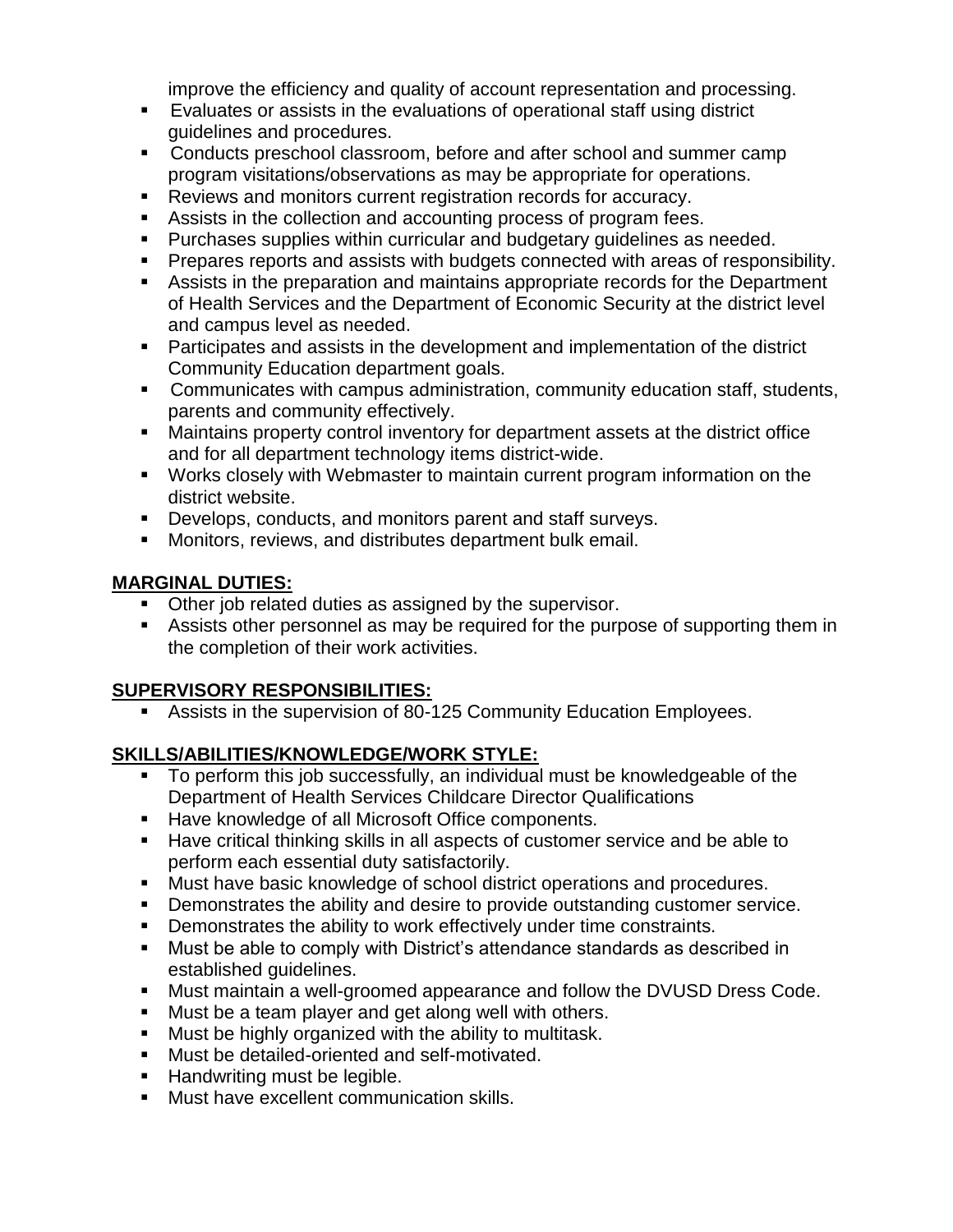- Must have excellent memory and ability to function well under stress.
- Must demonstrate an extremely high regard for confidential and sensitive information.
- Must demonstrate flexibility, common sense, and good judgment.
- Must have ability to keep abreast of information pertinent to the job.
- Ability to effectively present information in one-on-one and small group situations.
- **Interpersonal relation skills required.**
- **Must have basic knowledge of computers.**
- Ability to operate specific equipment or tools.

#### **CERTIFICATES, LICENSES AND REGISTRATONS REQUIRED:**

 Must have authorization to work in the United States as defined by the Immigration Reform Act of 1986.

### **EDUCATION AND/OR EXPERIENCE:**

- High school diploma or general education degree (GED).
- Nine to twelve months related experience and/or training.
- **Equivalent combination of education and experience.**
- Experience in preschool, before and after school and summer camp programs preferred.

### **LANGUAGE SKILLS:**

- Demonstrates the ability to read and interpret documents such as safety rules, operating and maintenance instructions, and procedure manuals.
- **Demonstrates the ability to write routine reports or correspondence.**
- **Demonstrates the ability to speak effectively before groups of customers or** employees of the organization.

#### **MATHEMATICAL SKILLS:**

- Demonstrates the ability to calculate figures and amounts such as discounts, interest, commissions, proportions, percentages, area, circumference and volume.
- Ability to add, subtract, multiply, and divide in all units of measure using whole numbers, common fractions, and decimals.
- Ability to compute rate, ratio, discounts and percent and to draw and interpret bar graphs.
- Is able to apply concepts of basic algebra and geometry.

# **REASONING ABILITY:**

- Demonstrates the ability to solve practical problems and deal with a variety of concrete variables in situations where only limited standardization exists.
- If a able to read and interpret a variety of instructions and data furnished in written, oral, diagram, or schedule form.